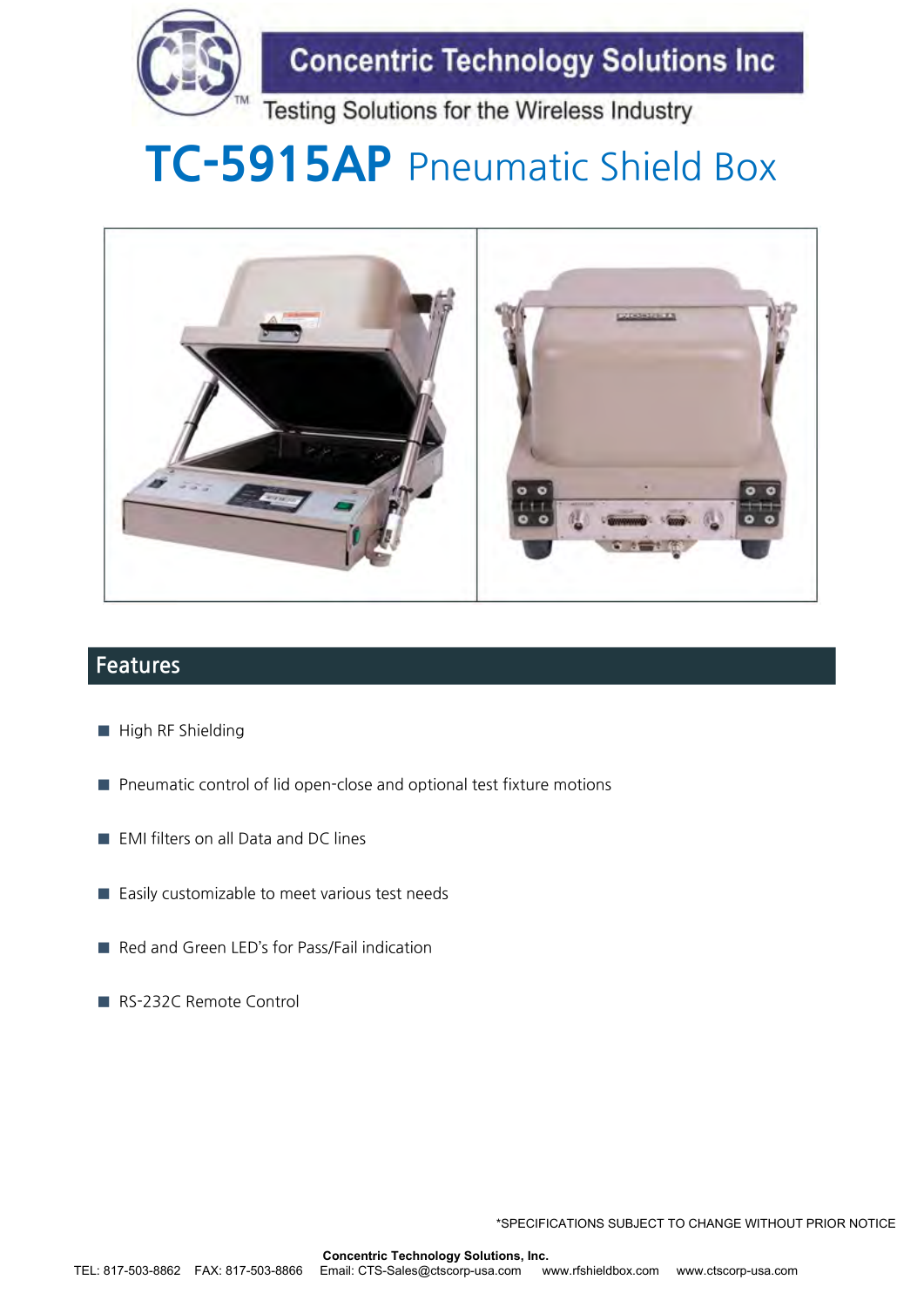

## **Specifications**

### **Mechanical Specifications**

| Line voltage                                                        |                                                               |  |  |
|---------------------------------------------------------------------|---------------------------------------------------------------|--|--|
|                                                                     | DC 24 V, Max. 2 A                                             |  |  |
| Remote control                                                      |                                                               |  |  |
|                                                                     | RS-232C, 3 wire, DB9(s)                                       |  |  |
| Air connection                                                      |                                                               |  |  |
| Main connector                                                      | 6 mm OD hose, one-touch push-on fitting                       |  |  |
| Fixture control connector                                           | 4 mm OD hose, one-touch push-on fitting                       |  |  |
| Input air pressure                                                  | 5 to 10 bar                                                   |  |  |
| <b>Dimension</b>                                                    |                                                               |  |  |
| Inside                                                              | 220(W) x 280(D) x 170(H) mm                                   |  |  |
| Outside                                                             | 324(W) x 432(D) x 252(H) mm, lid closed. 373(H) mm, lid open. |  |  |
| Weight                                                              |                                                               |  |  |
|                                                                     | approx. 9 kg                                                  |  |  |
| *Packing                                                            |                                                               |  |  |
| <b>Size</b>                                                         | 460(W) x 528(D) x 335(H) mm                                   |  |  |
| Weight                                                              | approx. 10 kg                                                 |  |  |
| *The size or weight of a package may vary on how to pack a package. |                                                               |  |  |

### **Typical RF Shielding**

I

**●** The shielding effectiveness below is measured when the blank panel is mounted; other I/O interfac e panel results a different shielding effectiveness of the shield box.

| Frequency        | Shielding effectiveness (dB) |  |  |
|------------------|------------------------------|--|--|
| 100 to 2000 MHz  | $> 70$ dB                    |  |  |
| 2000 to 3000 MHz | > 70 dB                      |  |  |
| 3000 to 6000 MHz | > 60 dB                      |  |  |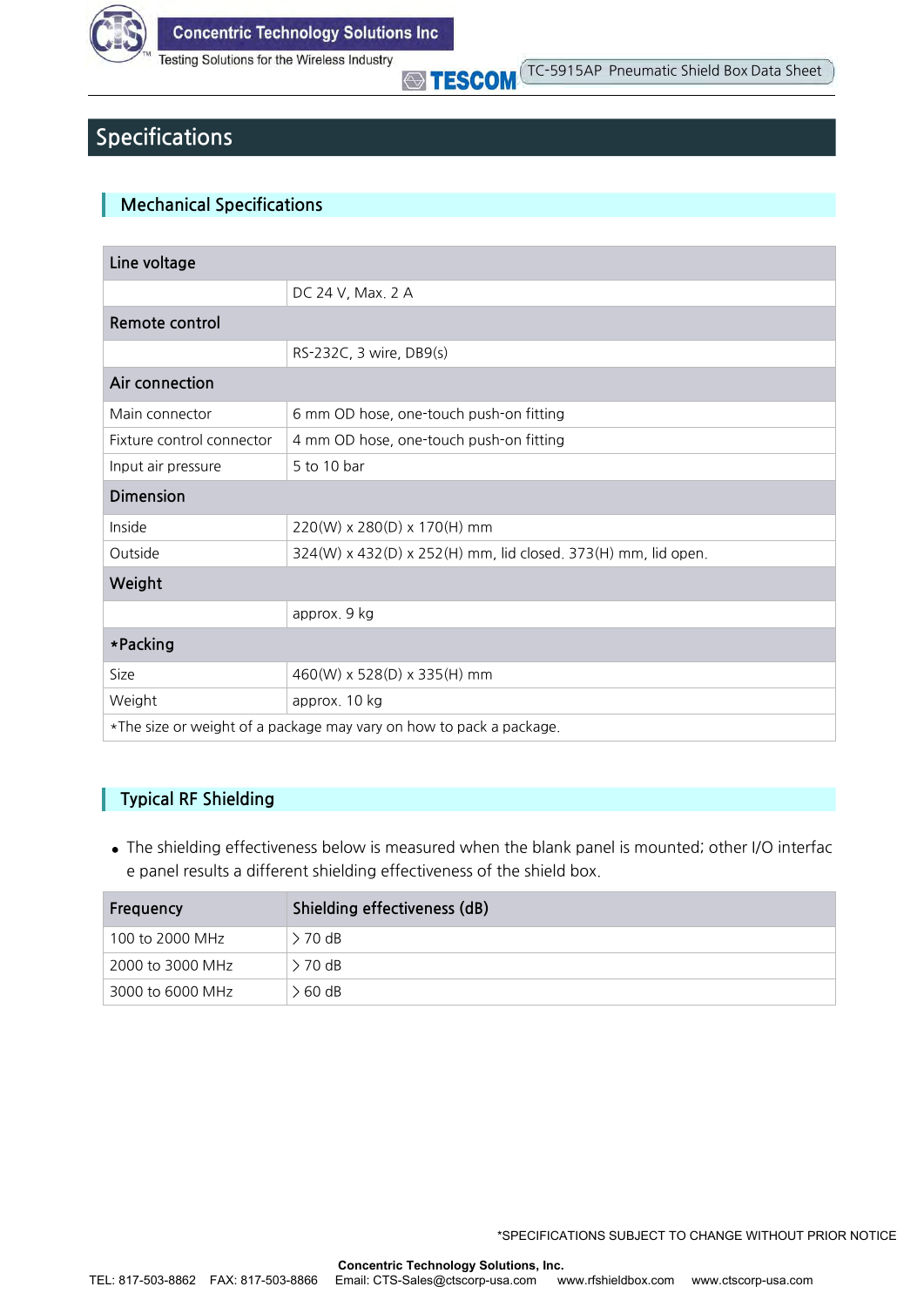

**STESCOM** 

### **Dimensions**

**TC-5915AP Inner Dimension**





#### **TC-5915AP Outer Dimension** ٠



\*SPECIFICATIONS SUBJECT TO CHANGE WITHOUT PRIOR NOTICE

**Concentric Technology Solutions, Inc.** TEL: 817-503-8862 FAX: 817-503-8866 Email: CTS-Sales@ctscorp-usa.com www.rfshieldbox.com www.ctscorp-usa.com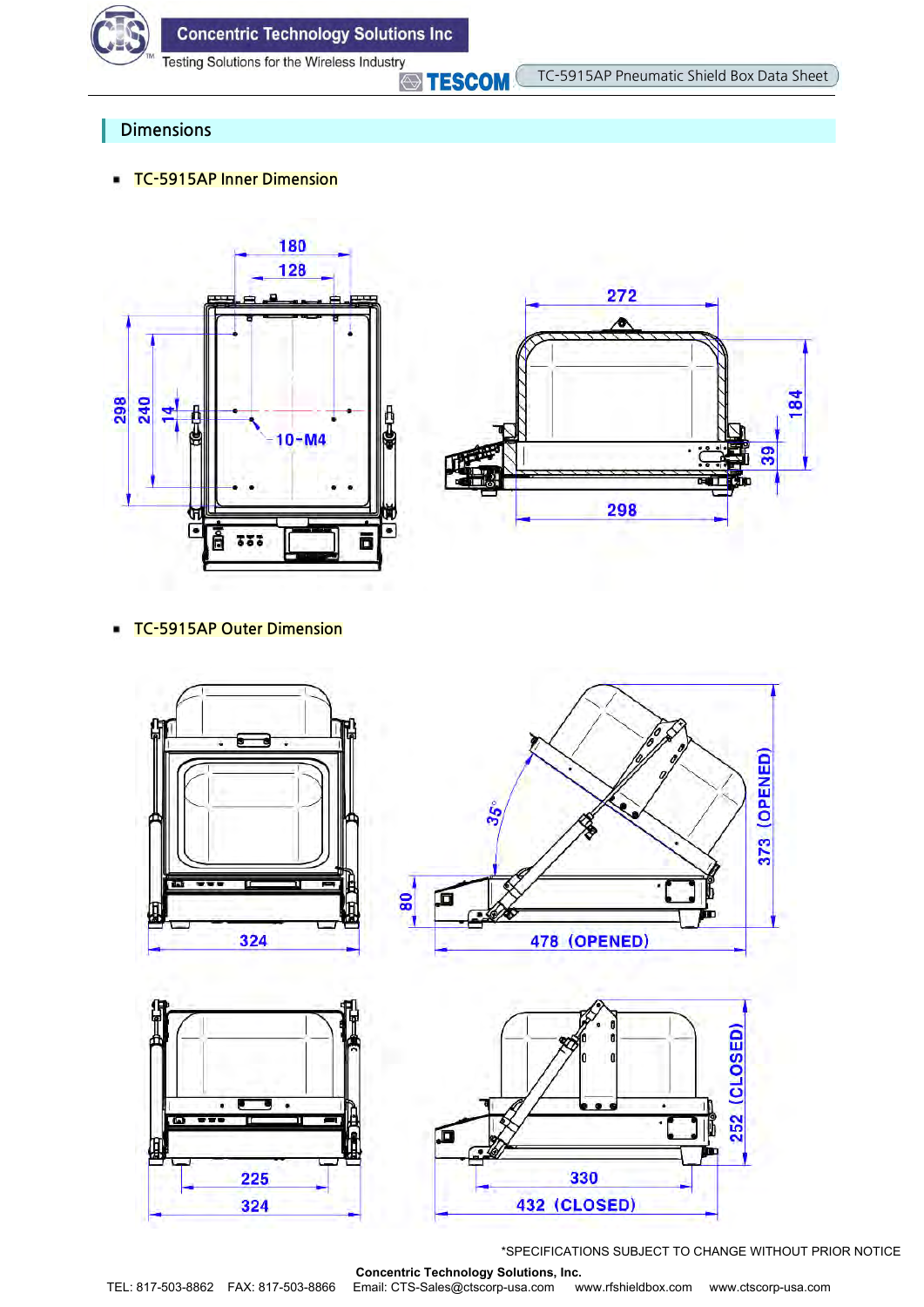

**STESCOM** 

# **Ordering Information**

| Order Number | <b>Description</b>                                         |
|--------------|------------------------------------------------------------|
| TC-5915AP    | <b>Pneumatic Shield Box (including accessories bellow)</b> |
|              | Test Report                                                |
|              | RF Cable, RG-400S, $N(m)$ to $N(m)$ 1 m, 1 pc              |
|              | DATA Cable, DB9(p) to DB9(s) 2 m, 1 pc                     |
|              | Air Coupler, 1pc                                           |
|              | Switching Power Supply, 1 pc                               |

### **Pre-Configured I/O Interface Panel**

| I/O Interface Panel  | <b>Order Number</b> | Configuration                                                                                                                                             |
|----------------------|---------------------|-----------------------------------------------------------------------------------------------------------------------------------------------------------|
| Data Interface Panel | M591542B            | • one(1) DB9(p) outside and DB9(s) inside,<br>1000 pF Pi filter<br>$\bullet$ two(2) N(f) outside and SMA(f) inside<br>• one(1) USB 2.0 outside and inside |
| Data Interface Panel | M591542D            | • two(2) $N(f)$ outside and $SMA(f)$ inside<br>• one(1) USB 2.0 outside and inside<br>• one(1) RJ-45 outside and inside                                   |
|                      | M591546A            | • two(2) $SMA(f)$ outside and $SMA(f)$ inside<br>• two(2) USB 2.0 outside and inside<br>• one(1) DC power Adapter                                         |
| Data Interface Panel |                     |                                                                                                                                                           |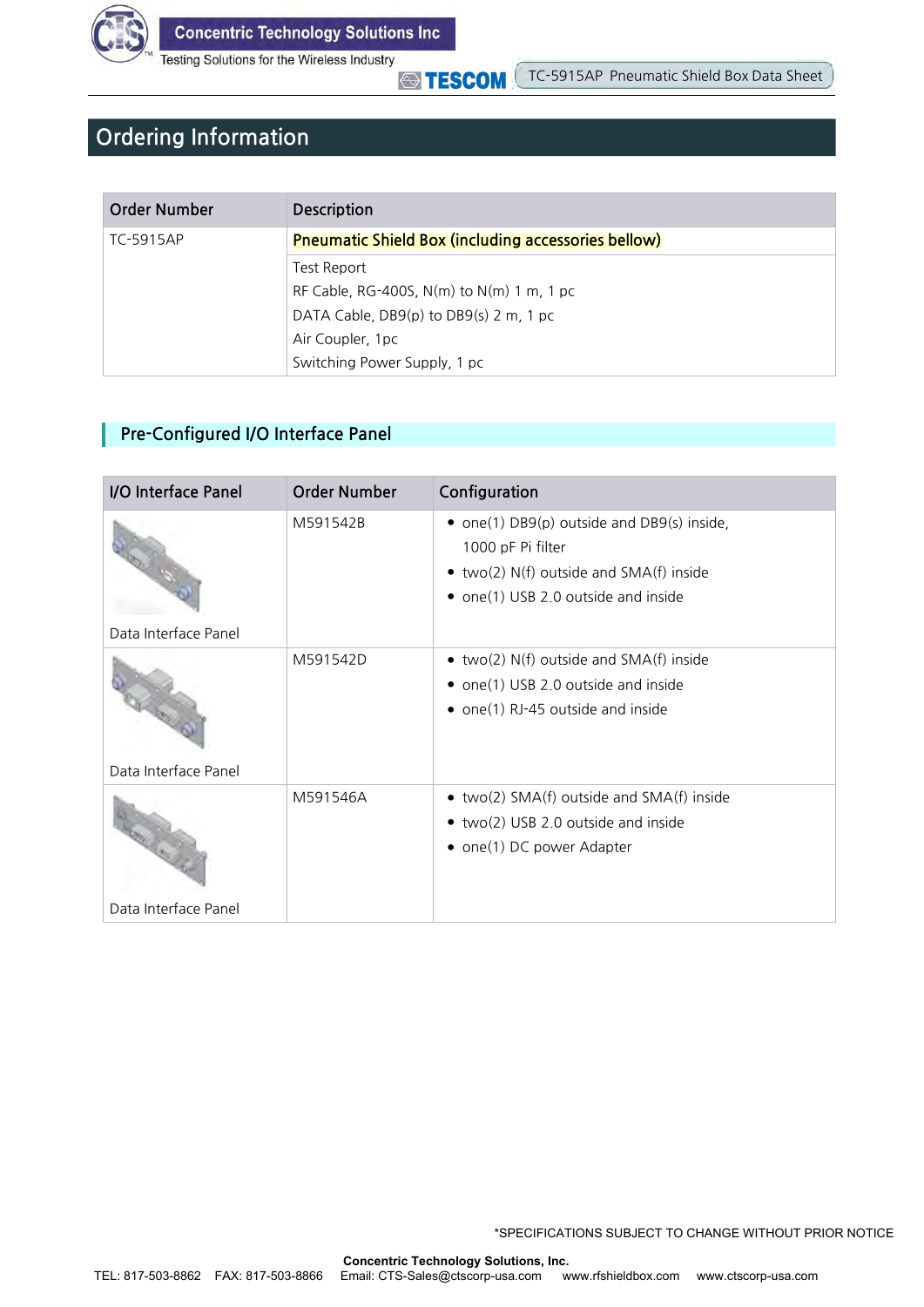

### **Pre-Configured Side I/O Interface Panel**

| Side I/O Interface Panel      | Order Number   Configuration |                                                                     |
|-------------------------------|------------------------------|---------------------------------------------------------------------|
| RJ-45 Side Interface Panel    | M591531A                     | • one(1) RJ-45 outside and inside                                   |
| DC Power Side Interface Panel | M591532A                     | • one(1) DC Power Adaptor                                           |
| DB9 Side Interface Panel      | M591533A                     | • one(1) $DB9(p)$ outside and $DB9(s)$ inside,<br>1000 pF Pi filter |
| USB 2.0 Side Interface Panel  | M591534B                     | • one(1) USB 2.0 outside and inside                                 |

### **Custom I/O Interface Panel**

**●** Customized I/O Interface panels are available. Please contact Tescom sales team or your local distri butor.

| I/O Interface          | <b>Order Number</b> | <b>Typical Data Rate /</b><br>Line Voltage  | *Typical Shielding                                                           |
|------------------------|---------------------|---------------------------------------------|------------------------------------------------------------------------------|
| DB37, 1000pF pi Filter | 3409-0012-1         | 3 Mbps / 100 VDC,<br>5 Amps max             | >70 dB from 0.5 to 2 GHz<br>>80 dB from 2 to 3 GHz<br>>70 dB from 3 to 6 GHz |
| DB25, 1000pF pi Filter | 3409-0009-1         | 3 Mbps / 100 VDC,<br>5 Amps max             | >70 dB from 0.5 to 2 GHz<br>>80 dB from 2 to 3 GHz<br>>70 dB from 3 to 6 GHz |
| DB25, 100pF pi Filter  | 3409-0014-1         | 10 Mbps / 100 VDC,<br>5 Amps max            | >50 dB from 0.5 to 2 GHz<br>>60 dB from 2 to 3 GHz<br>>60 dB from 3 to 6 GHz |
| DB9, 1000pF pi Filter  | 3409-0008-1         | 3 Mbps / 100 VDC,<br>5 Amps max             | >70 dB from 0.5 to 2 GHz<br>>80 dB from 2 to 3 GHz<br>>70 dB from 3 to 6 GHz |
| DB9, 100pF pi Filter   | 3409-0010-1         | 10 Mbps / 100 VDC,<br>5 Amps max            | >50 dB from 0.5 to 2 GHz<br>>60 dB from 2 to 3 GHz<br>>60 dB from 3 to 6 GHz |
| USB 2.0 Filter         | 3409-0018A-3        | 480 Mbps / 5 V, 500 mA /<br>Max Current: 5A | >60 dB from 0.5 to 2 GHz<br>>70 dB from 2 to 3 GHz<br>>70 dB from 3 to 6 GHz |